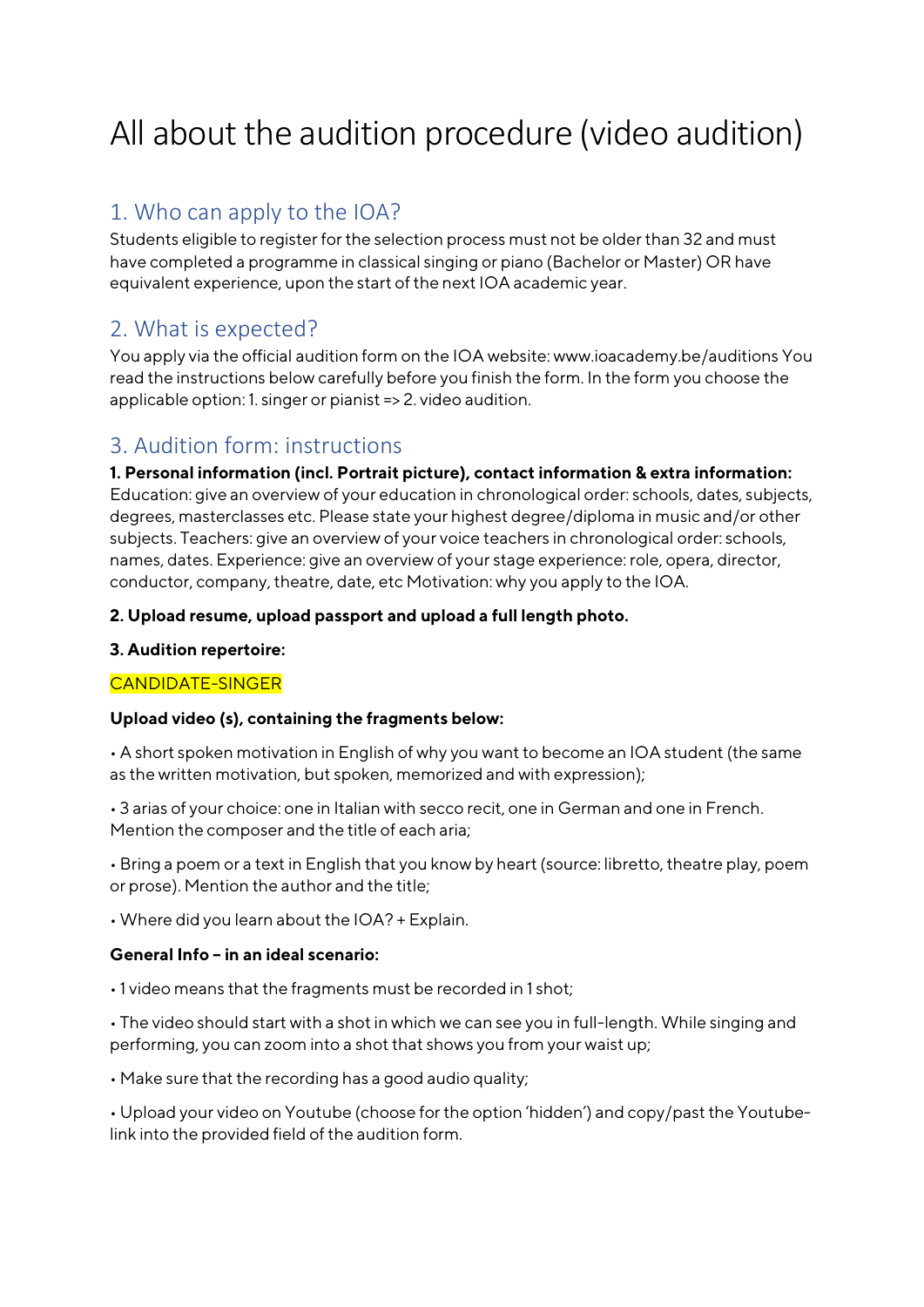#### CANDIDATE-REPETITEUR

#### Upload your video, containing the fragments below:

• A short spoken motivation in English of why you want to become an IOA student (the same as the written motivation, but spoken, memorized and with expression);

• The finale of Don Giovanni (complete from "Già la mensa preparata", including scena ultima) played and sung;

• A fragment of your choice from an opera written after 1800 (ensemble, NOT in Italian, 5-10 mins long), played and sung. Note: Mention the composer and title of the opera fragment;

• Bring a poem or a text in English that you know by heart (source: libretto, theatre play, poem or prose). Mention the author and the title;

• Where did you learn about the IOA? + Explain.

#### General Info – in an ideal scenario:

• 1 video means that the fragments must be recorded in 1 shot;

- The video can be a general shot. Zoom in when you present your text;
- Make sure that the recording has a good audio quality;

• Upload your video on Youtube (choose for the option 'hidden') and copy/past the Youtubelink into the provided field of the audition form.

#### 4. The IOA selection process

A professional jury will look at all videos. A follow up conversation online might be requested.

The decision of the professional jury will be announced to the candidates via the administration in the week of 20 June.

New students will have to complete their enrollment before 29 June 2022 at midnight.

This admission is only valid for the following academic year (1 October 2022 – 1 July 2023).

### 5. Selection criteria

The following aspects are taken into consideration in the jury's review throughout auditions:

- Musical (singing/piano) technique:

o Students are able to 'decipher' a score's musical line quickly and fluently;

o Students understand the score's expression and other indications;

o Students possess the technical potential to sing the arias and ensembles of the repertoire within their respective Fach;

o Students demonstrate a basic knowledge of the existence and content of different musical styles (baroque, classicism, etc.; 'national' styles; specific composers' styles).

- Language knowledge (in communication and in used repertoire):

o Students are able to express themselves fluently in English;